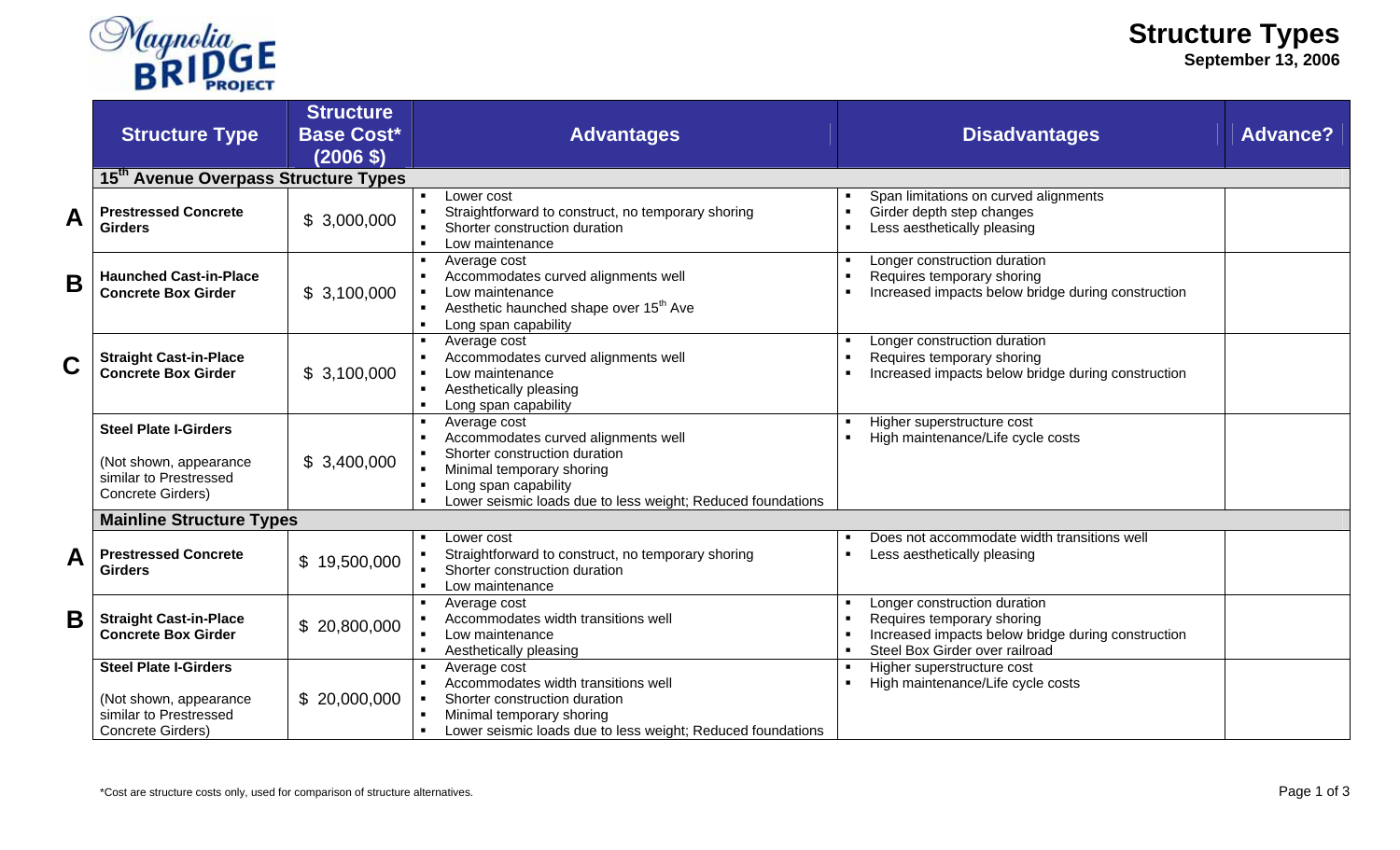

**September 13, 2006** 

|   | <b>Structure Type</b>                                                                                          | <b>Structure</b><br><b>Base Cost*</b><br>(2006 \$) | <b>Advantages</b>                                                                                                                                                                                       | <b>Disadvantages</b>                                                                                                                                                                | <b>Advance?</b> |
|---|----------------------------------------------------------------------------------------------------------------|----------------------------------------------------|---------------------------------------------------------------------------------------------------------------------------------------------------------------------------------------------------------|-------------------------------------------------------------------------------------------------------------------------------------------------------------------------------------|-----------------|
|   | 23 <sup>rd</sup> Avenue Ramps Structure Types                                                                  |                                                    |                                                                                                                                                                                                         |                                                                                                                                                                                     |                 |
| A | <b>Prestressed Concrete</b><br><b>Girders</b>                                                                  | \$6,500,000                                        | Lower cost<br>Straightforward to construct, no temporary shoring<br>Reduced environmental permitting required for construction<br>Shorter construction duration<br>Low maintenance                      | Less aesthetically pleasing                                                                                                                                                         |                 |
| B | <b>Straight Cast-in-Place</b><br><b>Concrete Box Girder</b>                                                    | \$6,700,000                                        | Average cost<br>Low maintenance<br>Aesthetically pleasing<br>Long span capability                                                                                                                       | Longer construction duration<br>Requires temporary shoring<br>Increased environmental permitting required for<br>construction<br>Increased impacts below bridge during construction |                 |
|   | <b>Steel Plate I-Girders</b><br>(Not shown, appearance<br>similar to Prestressed                               | \$7,100,000                                        | Average cost<br>Shorter construction duration<br>Minimal temporary shoring<br>Reduced environmental permitting required for construction                                                                | Higher superstructure cost<br>High maintenance/Life cycle costs                                                                                                                     |                 |
|   | Concrete Girders)                                                                                              |                                                    | Long span capability<br>Lower seismic loads due to less weight; Reduced foundations                                                                                                                     |                                                                                                                                                                                     |                 |
|   | <b>Magnolia Bluff Structure Types</b>                                                                          |                                                    |                                                                                                                                                                                                         |                                                                                                                                                                                     |                 |
| A | <b>Prestressed Concrete</b><br><b>Girders</b>                                                                  | \$18,900,000                                       | Lower cost<br>Straightforward to construct, no temporary shoring<br>Shorter construction duration<br>Low maintenance                                                                                    | Span limitations on curved alignments<br>Less aesthetically pleasing                                                                                                                |                 |
| B | <b>Haunched Cast-in-Place</b><br><b>Concrete Box Girder</b>                                                    | \$19,800,000                                       | Average cost<br>Accommodates curved alignments well<br>Low maintenance<br>Aesthetically pleasing<br>Long span capability                                                                                | Longer construction duration<br>Requires temporary shoring<br>Increased impacts below bridge during construction                                                                    |                 |
|   | <b>Haunched Steel Box Girder</b><br>(Not shown, appearance<br>similar to Cast-in-Place<br>Concrete Box Girder) | \$27,200,000                                       | Higher cost<br>Accommodates curved alignments well<br>Shorter construction duration<br>Minimal temporary shoring<br>Long span capability<br>Lower seismic loads due to less weight; Reduced foundations | Higher superstructure cost<br>High maintenance/Life cycle costs                                                                                                                     |                 |